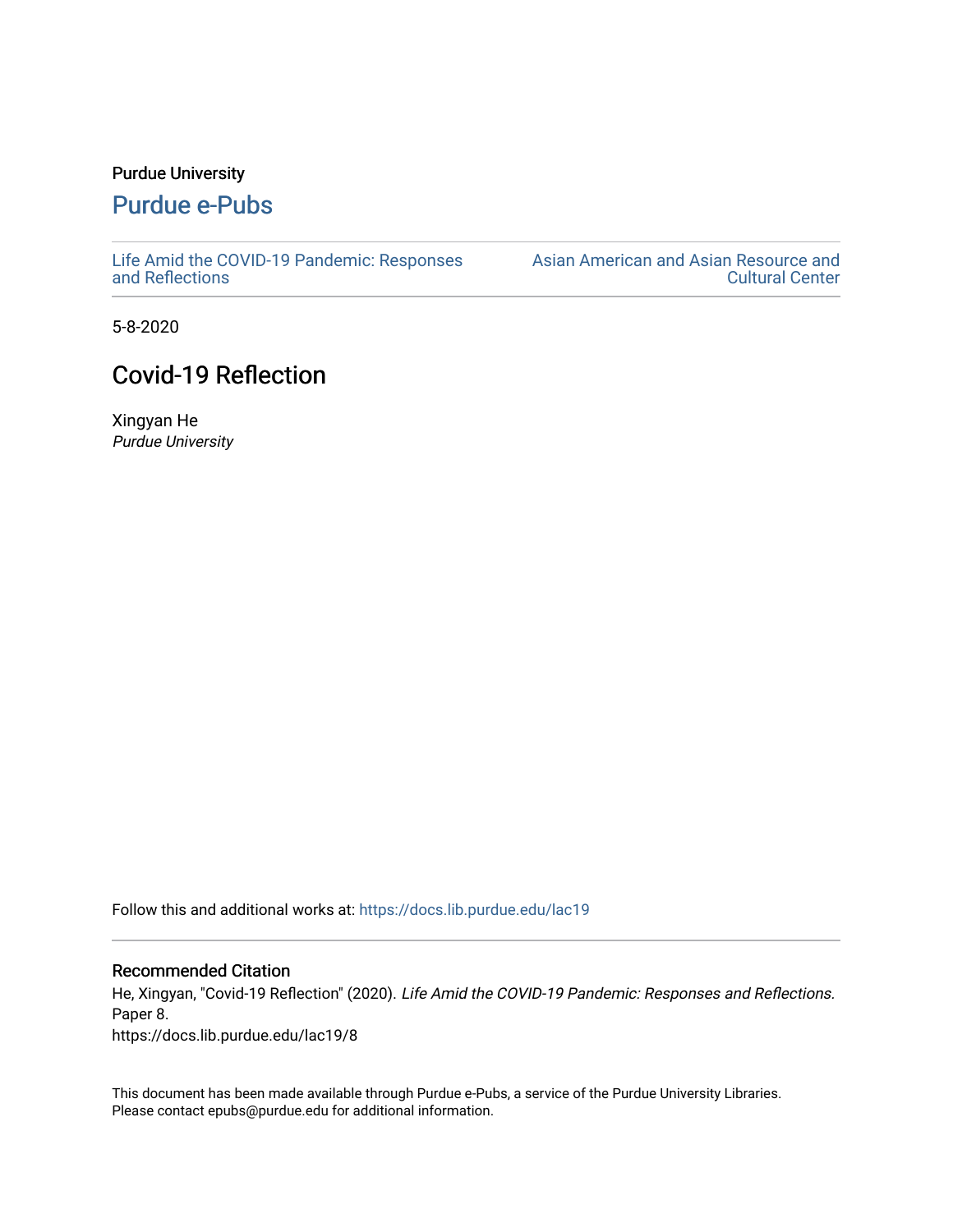Xingyan He

### Covid-19 Reflection

In the year of 2020, Covid-19 started to explode in the world and nearly every country in the world has been affected and many people have been infected. Early this year, people in China was still celebrating the Spring Festivals with their families and friends and everyone were in deep happiness; until one day, the news told us that people have been infected and sent to ICU. People in China started to lock themselves at home and stop all the events and parties, the government took action to tell everyone stop trying to go out and stop all the schools. Suddenly, people started to panic, families that have children studying abroad started to worry about their children and wanted to buy tickets for their children to go back home as soon as possible.

When the US started to have more and more people being infected by the Covid-19, my family was very worried about my mother and I. My grandparents and every relative in the family send me messages every day and ask me where I was and what I was doing. They wanted to make sure that I did not go outside and did not join any parties in the community.

After Spring break, Purdue University have switched all the classes to online courses, life have changed starting from that moment. Before, I have classes started from 9 in the morning to 3 in the afternoon; however, after it becomes online classes, the schedule on my life has changed. I do not need to wake up early in the morning to get to classes on time. Even though all classes have become online classes, the quantity of homework has increased. My roommate and I spend most of the day trying to finish all the homework and prepare for the midterm that was just right after spring break. We started to communicate with our friends only by social media, we even decrease the times we go for grocery shopping because we do not want to go out and have interactions with others.

If people ask me what is something that is important, I want others to know about my current situation, I think I will say "staying home and don't try to have parties with friends". It is hard because in the past, we might have different parties during the weekend, and suddenly, we are all staying home with no entertainment, feeling boring was the only thing we were all talking about in social media. People started to ask what everyone is doing at home. It is very hard to stay at home for a long time and not going out except you really need to go grocery shopping. Once you stayed at home for a week, you will start to feel anxiety and upset. this is very hard to get over. In the second week of my quarantine, I started to call my parent and ask them what they did when